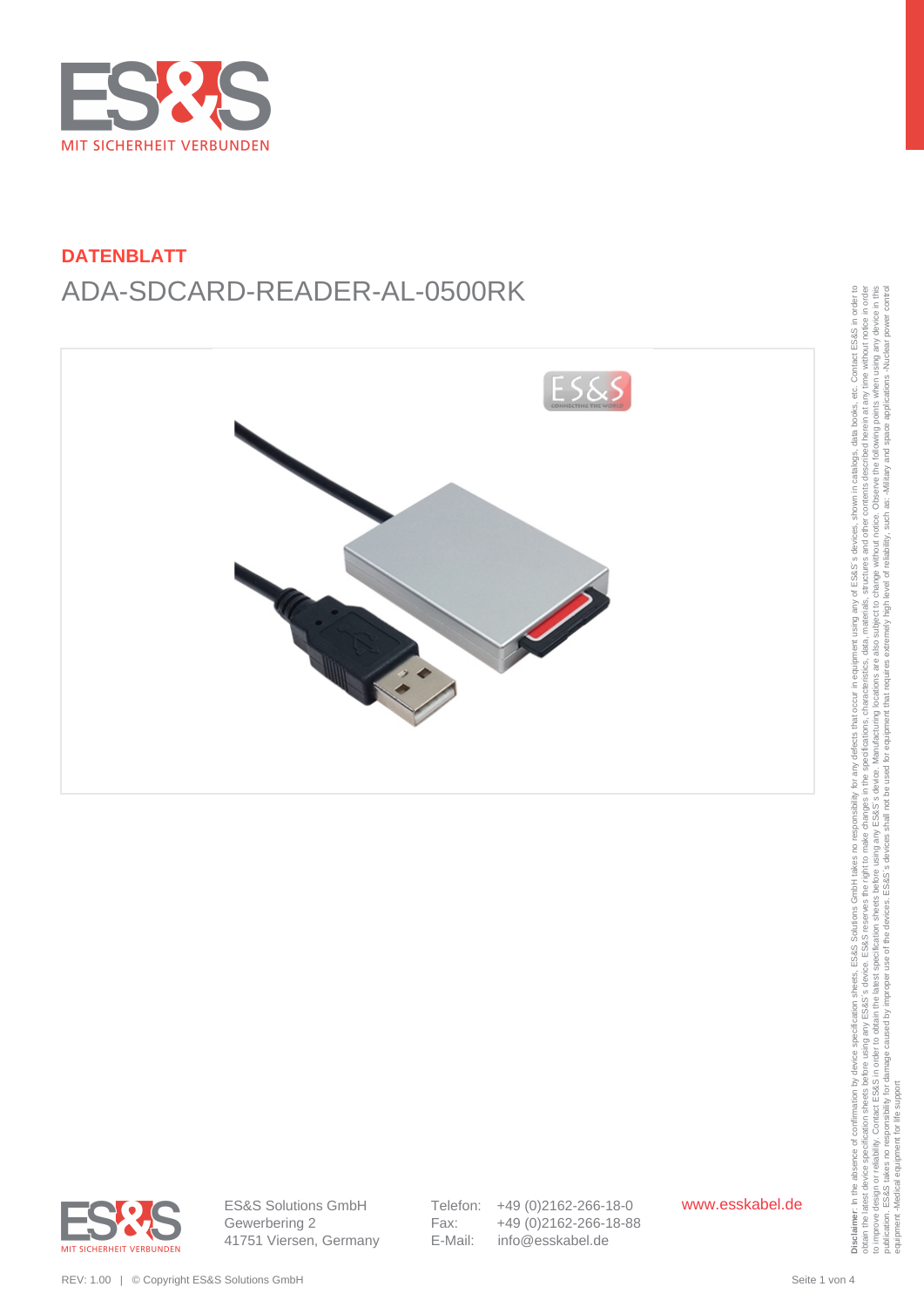

#### **BESCHREIBUNG**

Dieser formschöne SD-/SDHC-Kartenadapter, mit qualitativ hochwertigen Aluminium-Gehäuse,

ist gezielt auf die Bedürfnisse industrieller

Anwendungen abgestimmt. Klein und kompakt, findet er in jeder Aktentasche, Werkzeugkoffer oder Notebooktasche Platz. Die standardmäßige Kabellänge des USB-Kabels (Typ A, 2.0) beträgt 500 mm. is (exacts and die Bedürfterse Industrialistic method, findere in Jeden Maemizelle, Werkenscher oder Notebootstanden<br>
Hear Do shedrarminings Kaharian profiles. Finder in Jeden Maemizelle, Werkenscher Poisite and Noteboots

#### **VORTEILE:**

- hochwertiges Aluminiumgehäuse
- geringe Abmessungen
- unterstützt SD- und SDHC-Karten bis 64 GB
- Anschluss per Kabel an USB-Buchse 2.0
- individuelle Kabelanpassung möglich
- kein eigenes Netzteil nötig
- Kabel ist fest verbaut, kann also nicht
- verloren werden

#### **TECHNISCHE DATEN:**

- push-lock/push-eject Stecker für
- SD/SDHC-Karten 10.000 Steckzyklen
- Abmessung: 50 (L)  $\times$  35 (B)  $\times$  7 (H) (in mm)
- Temperaturbereich: 0 °C bis 70 °C
- Gewicht des Readers ohne Kabel: ~ 20 g
- Gewicht bei 500 mm Kabellänge: ~ 30 g

Das Kabel kann in Farbe und Länge kundenspezifisch angepasst werden und separat bestellt werden.

Getestet wurde der Adapter mit folgenden SD-Karten:

- Samsung, EVO MicroSDXC 128GB

(Modell-Nr.: MB-MP128DA/EU)



Telefon: +49 (0)2162-266-18-0 Fax: +49 (0)2162-266-18-88 E-Mail: info@esskabel.de

www.esskabel.de

obtain the latest device specification sheets before using any ES&S' searce. ES&S reserves the right to make changes in the specifications, characteristics, data, materials, structures and other contents described herein a to improve design or reliability. Contact ESS&S in order to obtain the latest specification sheets before using any arge before using any arges before using any arges before the Sales is device. Manufacturing locations, th publication. ES&S takes no responsibility for damage caused by improper use of the devices. ES&S's devices shall not be used for equipment that requires extremely high level of reliability, such as: Alliliary and space app equipment -Medical equipment for life support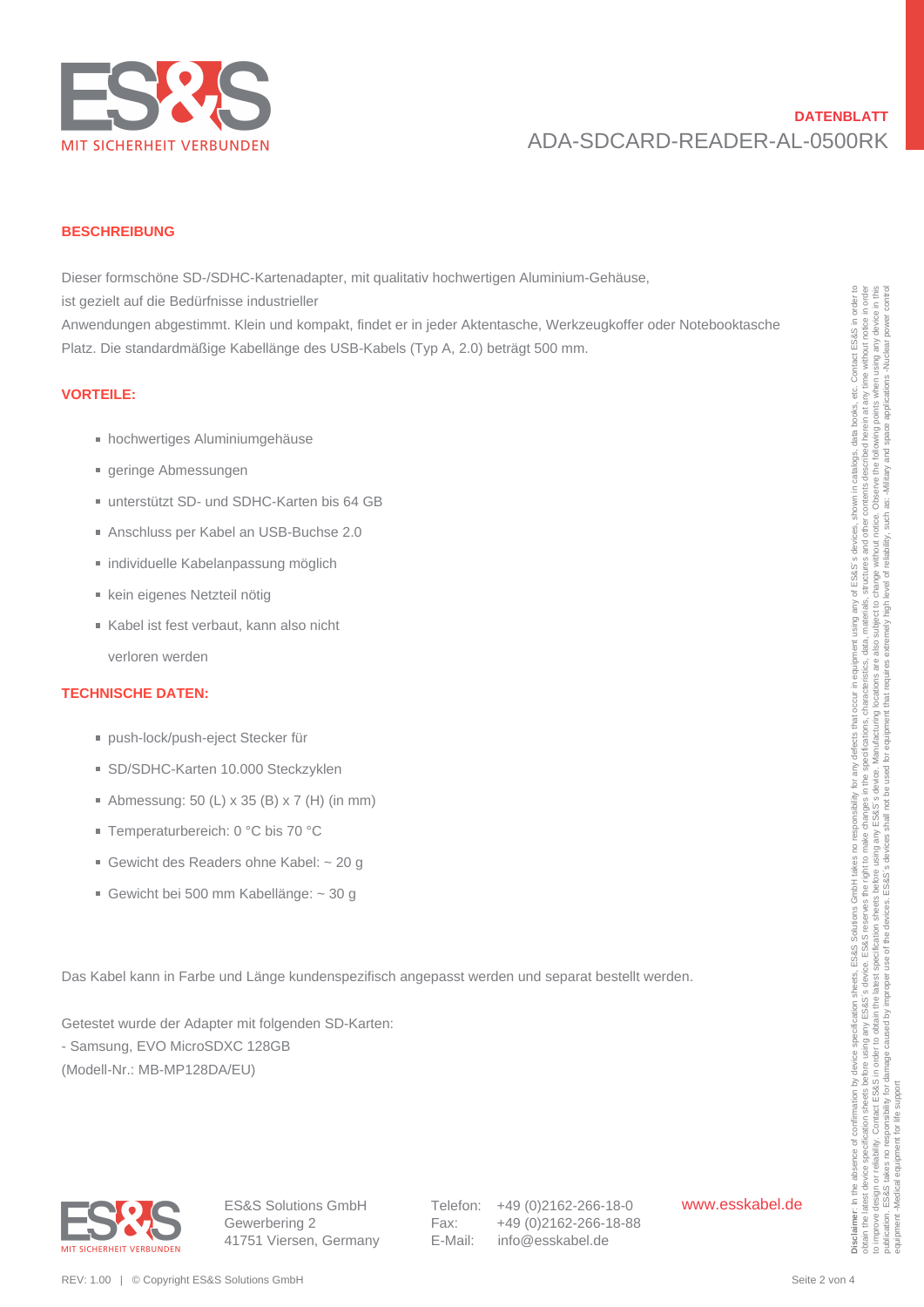

- Samsung, EVO Plus Micro SDXC 64GB
- (Modell-Nr.: MB-MC64GA/EU)
- Samsung, EVO Plus Micro SDXC 128GB
- (Modell-Nr.: MB-MC128GA/EU)
- SanDisk Ultra 64GB Android microSDXC
- (Modell-Nr.: SDSQUNC-064G-GN6MA)

### **EINE SD- ODER SDHC-KARTE IST NICHT IM LIEFERUMFANG ENTHALTEN**.



Telefon: +49 (0)2162-266-18-0 Fax: +49 (0)2162-266-18-88 E-Mail: info@esskabel.de

www.esskabel.de